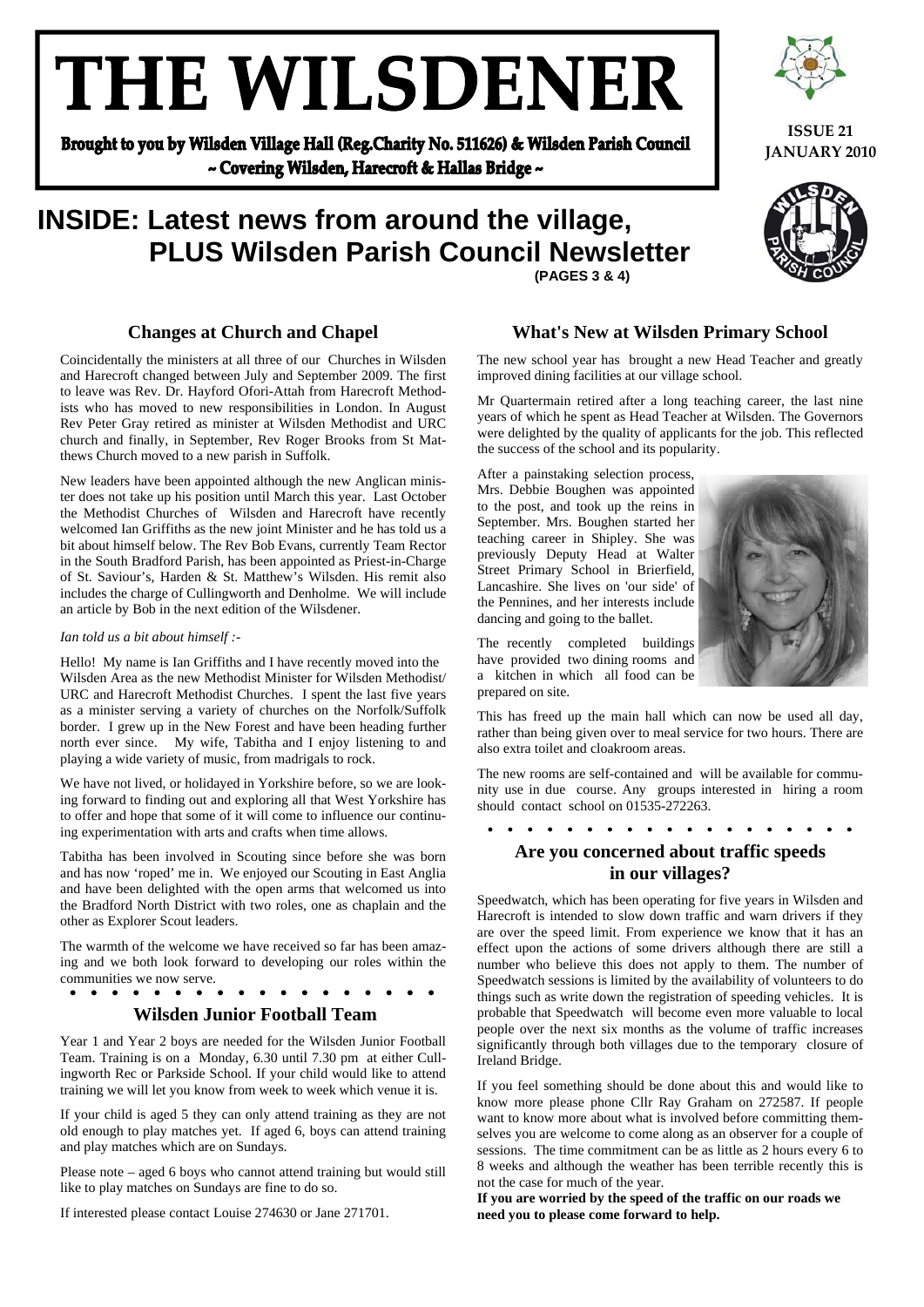#### **Ancient Tree Hunt**

Have you ever wondered about the age of a large tree?

Now is your chance to take part in a nationwide study to identify old and valuable trees. Trees have three life stages: growth, maturity and decay. An ancient tree is one that has entered its final life stage and is significantly wider than other examples of the species and will have dead wood, holes and hollowing of trunk or branches. A 'veteran' tree is one that is well into its second life stage. An oak or sycamore of girth over 4 meters would likely be classed as 'veteran' and if over 5 metres may be 'ancient'. These trees could be over 300 years old.

There are thousands of ancient and veteran trees scattered across our towns and countryside, yet to be discovered and recorded. Can you help to identify such trees in Wilsden and neighbouring parishes? In doing so you will reveal their secrets, discover the wildlife they sustain and perhaps unlock their stories gathered over centuries.

The Woodland Trust's Ancient Tree Hunt (ATH) involves thousands of people in finding and mapping all the fat, old trees across the UK is at the heart of their tree conservation work. It will create a comprehensive living database of ancient trees and it's the first step towards cherishing and caring for them. These trees have exceptional wildlife interest and many creatures live nowhere else. Anyone can register as a recorder. Visit the website http://www.ancienttree-hunt.org.uk/project/ to learn how to record and use the interactive map to view those trees already recorded.

#### **Wilsden Views - Calendar for 2011**

A great suggestion has been made for the creation of a calendar for 2011 which would have a Wilsden View for each month of the year.

The idea is that later in the year a competition would be set up to consider digital photographs submitted by local people and pick a relevant photograph for each month. This would add to the existing promotion of Wilsden through the postcards for sale.

We live in a beautiful area in which all seasons seem to offer special views and a really great calendar could be created if enough of you photographers out there come forward with your best shots.

Whether you love the snow or just find it a complete nuisance, you have to admit there have been some stunning local scenes over Christmas and New Year!

Running the competition later in the year will give time for any of you who are interested to look back over photos you might already have or get out there and capture some new ones. More information will be posted around the village about where to submit photographs to when plans for the competition are finalised.

#### . . . . . . . .

#### **French visit Easter 2010**

A group of French families from Wilsden's twin village Eppeville will be here from Good Friday to Easter Tuesday on one of the regular exchange visits. Wilsden Twinning Association are looking for new families, both with and without children, to host a French family with a view to making a return visit to Eppeville in 2011. A knowledge of French, while useful, is not essential and previous hosts have coped very well with a combination of sign language and simple dictionary. The Twinning Association organises activities over the weekend so you would not be left completely to your own devices. Many people who have participated in previous exchanges have established lifelong friendships with French families. If you want to find out more please contact Kath Jenkins on 01535 273446.

#### **Play Area Opening**

As many of you will know the new Play Area was officially opened on November 4th by the Wilsden Gala, King and Queen, Christo-

pher Barker and Hayley O'Gan. As can be seen, the afternoon of the ceremony was very wet and after the official "cutting of the ribbon" everyone adjourned to the Village Hall for a warm cup of tea. In addition to district and parish councillors and other guests the ceremony was attended by representatives from the De-



partment for Children, Schools and Families as this was the first scheme in the Bradford area supported under the Playbuilder programme.

It was a shame the opening coincided with such a lot of rain which hardly gave the turf chance to bed down under the new rubber matting and made the area rather muddy to say the least. Please see Peter Ketley's report for an update on what is being done to help address this problem.



Nonetheless, the new climbing equip-

ment offers a good mix of challenges and enjoyment for the slightly older children whilst the baby swings and rockers have been retained and will continue to entertain the babies and toddlers. The fence around the play area should also now prevent the age old problem of dog fouling too. We would ask everyone to respect the play area for what it is intended to be - a safe place for our youngsters to play and carefully dispose of their litter in the bins provided.

 $\bullet\qquad\bullet\qquad$  $\bullet$  $\bullet\quad\bullet\quad\bullet\quad\bullet$ 

#### **Wilsden Gardening Association.**

#### **ANNUAL TRIP 18th July 2010.**

Leaving the Village Hall Wilsden at 9.15am we will be going to Yorkshire Lavender, Terrington, York for morning coffee. Then onto a visit to Castle Howard House and Gardens in the afternoon. On the way home we will be calling at the Wetherby Whaler Fish Restaurant at Clifton, York for tea, arriving home approx. 8pm. Cost including coffee, visit to house etc. and fish and chip tea is  $\hat{\pounds}20$ . per person. Each member may bring one guest. Please give names to Jack Clapham on 01535 275270 from  $7<sup>th</sup>$ . February (not before). Deposit £5 per person can be paid at the Hut. (Full details of trip on the website)

Details of the Annual General Meeting are given below and members are reminded that our website is kept up to date with all WGA news. Please visit us at:-

: **www.wilsdengardeningassociation.com** 

*Village Diary*  **Wilsden Parish Council meeting**… Mon Feb 1<sup>st</sup>, 7pm, Library Room, Village Hall Mon Mar 1<sup>st</sup>, 7pm, Library Room, Village Hall Mon April 12<sup>th</sup>, 7pm, Library Room, Village Hall Mon May 10<sup>th</sup>, 7pm, Library Room, Village Hall Wed May 19<sup>th</sup>, 7.30pm, Village Hall (Annual Parish Meeting with Neighbourhood Forum) **Wilsden Neighbourhood Forum…**  Wed May  $19<sup>th</sup>$ , 7.30pm, Village Hall **Wilsden Gardening Association…**  Annual General Meeting Mon Feb 22<sup>nd</sup>, 8pm, Conservative Club Spring Flower Show Sun Mar 28th, 12 to 2pm, Conservative Club Spring Fair Sun May 16<sup>th</sup>, 2pm, Village Hall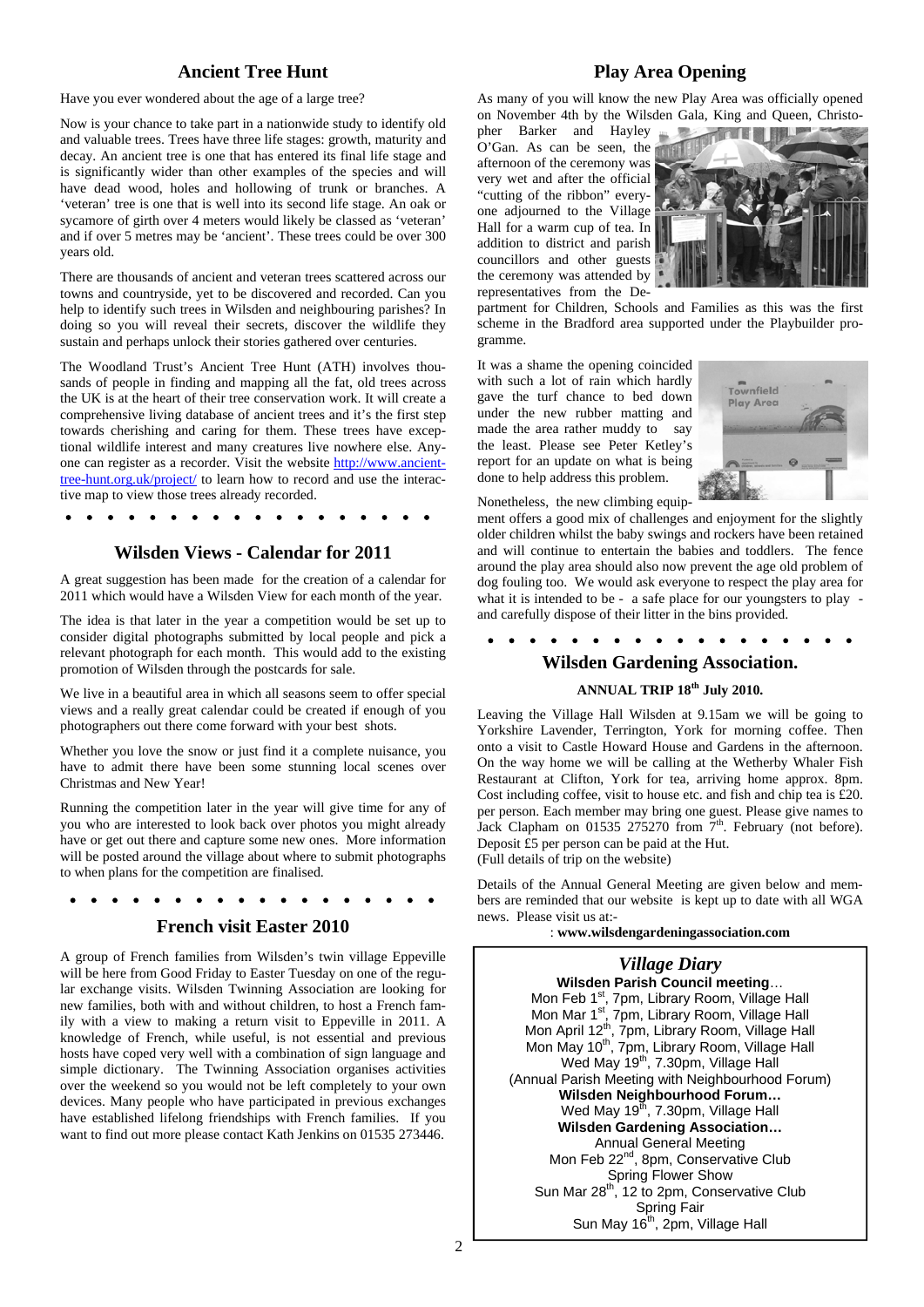## **Wilsden Parish Council Newsletter**



#### **The Parish Chest**

Hello. My name is Peter Ketley and I am the current Chair of Wilsden Parish Council, having succeeded Councillor Peter Allison in May this year. I am pleased to have the opportunity to write a few words in 'The Wilsdener' keeping you informed of what your Parish Council is doing to maintain and improve Wilsden and Harecroft as pleasant places to live.



Since the last edition of 'The Wilsdener' the

most obvious manifestation of Parish Council activity has been the refurbishment of the Townfield Play Area, completed in November. This scheme has been a long time in gestation – more than five years - and it is therefore particularly pleasing to see it in reality. Unfortunately the weather has been particularly wet since it opened, with resultant pooling of water which meant that the children have not been able to take full advantage of the new play equipment as yet. Bradford Parks Department are taking remedial action that will assist the grass in drying out. Thanks are due to Bradford Metropolitan Council and to the government PlayBuilder programme for providing the bulk of the money.

The Edwardian Fayre was held during the last week of November and was judged to have been an all-round success; thanks are due in particular to Barbara Thompson, our Parish Clerk and Julie Petty, the Village Hall Manager, for organising this.

Some of you will recall that the Parish Council intends to produce a plan for the village that looked at issues such as housing, transport, employment and the environment. You may also recall that focus group events were held and that a survey of opinion was held by a questionnaire. You may also be thinking "What's happened to it"? Well I have to hold my hand up and say "Nothing much, BUT . . ." The organisation that we approached to analyse the data at the end of the day were unable to carry out the work and we have been looking for an alternative. Fortunately Rural Action Yorkshire has agreed to do this work and have promised to deliver it by Christmas (this year!). So, watch this space.

The issue of parking in Tweedy Street at school collection and delivery times has long been a thorny problem and I am glad to write that the Highways department is about to commence a study into solving this within a more general context of highway issues within Wilsden.

On a further positive note two Neighbourhood Wardens have been appointed to cover the Bingley and Bingley Rural Wards of the Shipley parliamentary constituency. They intend to be in Wilsden one day each week and will patrol to identify litter offences, concentrating on known "grot spots". They will also play an important role in our attempts to combat the owners of dogs who allow their animals to foul public spaces. In this respect they will have powers of enforcement. So a warm welcome to Joanna and Mike.

Since the last issue of 'The Wilsdener' Councillor Sheila Jones has moved away from the village and has therefore resigned from the Parish Council. I would like to thank Sheila for her contribution. I would also like to welcome Jane Callaghan who has been co-opted onto the Parish Council, filling the vacancy arising from the resignation of Councillor Caroline Tear earlier in the year.

Can I conclude by reminding you that the Parish Council meets on the first Monday of each month at 7pm. The venue is the Village Hall. I know that I am speaking for the whole Parish Council when I say that we would welcome more of you at the meetings.

**Pay & Display Parking in Wilsden**

The short stay shopper's car park at Royd House became Pay and Display in December 2007, with no charge for the first 30 minutes. This was introduced to protect local shops who were losing business because drivers did not respect the long established short stay part of this car park, with the result that people who wished to use the village shops had nowhere to park. For drivers who want to stay for up to 1 hour the charge is 30p and for up to 2 hours it is 60p. No car is allowed to stay for more than 2 hours between 9am and 6pm in this part of the Car Park, although this does not affect the long stay part of the car park.

When the Pay and Display machine was installed it was not programmed correctly and it would not deliver a free ticket for up to 30 minutes, making it more difficult to check how long a car had been in place. This has now been remedied and the machine has been operating correctly for a number of months. This means anyone who parks on the north side of the Royd House car park MUST obtain a ticket and display it in their vehicle. Failure to do so risks a £50 fine, as does staying longer than the time allowed on the ticket.

## **New Parish Councillor**

. . . . . . . . . . . . .

At the September Council meeting we co-opted a new councillor for the Wilsden ward and she has written a short personal statement in the way of an introduction.

"I have been co-opted as your new Parish Councillor and I'd like to introduce myself. My name is Jane Callaghan, I am 48 and I was born and brought up in Wilsden. Many long term Wilsdeners may remember me by my maiden name, Jane Summersgill. I am married to Simon who is a Local Government Officer with Bradford Council and we have two teenage boys, the eldest now at university and the youngest in the 6<sup>th</sup> form at Parkside School. The boys tease me that I know everyone in Wilsden and while that is patently untrue, I have

met many of you through the boys' education at Wilsden Primary School, through our church and through my part-time work as a locum pharmacist at Wilsden Pharmacy March 2002 to May 2009. I hope that even if we don't already know each other, you may find me easily approachable.

I have a great affection for our village, it is a true community with people who care for each other and its environs, and I would like to help safeguard its positive aspects and build upon them whilst reduc-



ing the (few) negative ones as we face changes to our village in the years ahead. I am fascinated by local history and the way in which events in the past have shaped our life today, but that does not mean that everything should always remain the same.

It is important to move forward with a glance to lessons learned in the past and with as much attention to detail as possible. I know that I will not please all of you all of the time, but I hope to please most of you most of the time. Please come and talk to me when you see me around,

Thank you."

Peter M Ketley